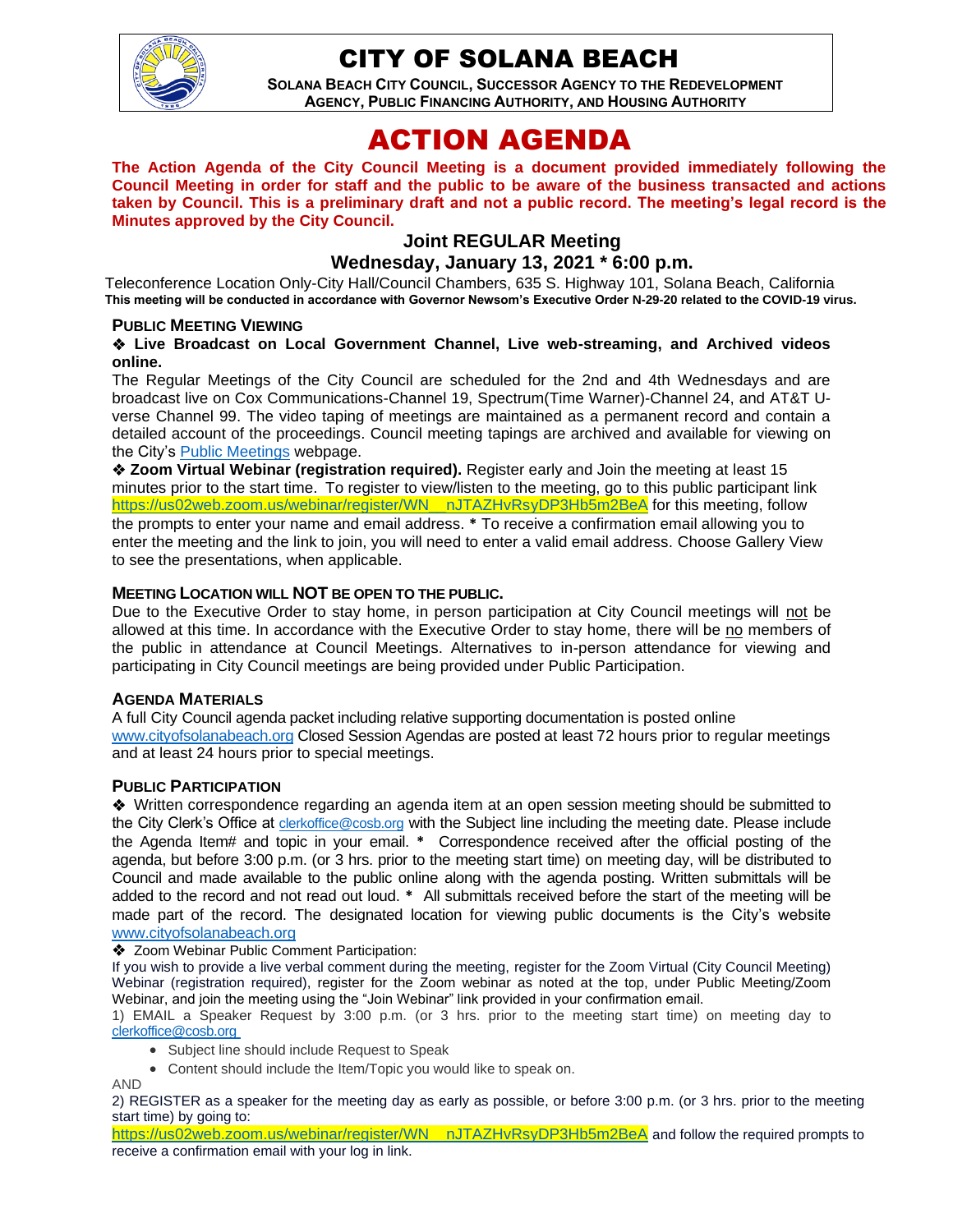- Join the meeting 30 minutes before the meeting begins by clicking on the link provided in your confirmation email.
- Speaking participants may use the computer's microphone and speakers to listen and communicate or they may also call into the meeting by dialing into the meeting with a telephone (this information will be provided in your email confirmation). If you call in as well for better audio, mute your computer's speakers to eliminate feedback.
- Participants will be called upon from those who have submitted the Speaker Request, registered, and logged on as described above. You will be called on by name and unmuted by the meeting organizer and may provide comments for the allotted time. Allotted speaker times are listed under each [Agenda s](https://urldefense.proofpoint.com/v2/url?u=https-3A__www.ci.solana-2Dbeach.ca.us_index.asp-3FSEC-3DF0F1200D-2D21C6-2D4A88-2D8AE1-2D0BC07C1A81A7-26Type-3DB-5FBASIC&d=DwMFaQ&c=euGZstcaTDllvimEN8b7jXrwqOf-v5A_CdpgnVfiiMM&r=1XAsCUuqwK_tji2t0s1uIQ&m=C7WzXfOw2_nkEFMJClT55zZsF4tmIf_7KTn0o1WpYqI&s=3DcsWExM2_nx_xpvFtXslUjphiXd0MDCCF18y_Qy5yU&e=)ection.
- Participants can use a computer microphone and speakers to listen and communicate or dial into the meeting with a telephone (if you log in and call in, mute one of the devices to eliminate feedback).
- Do not self-mute since you will be muted when you enter the meeting and organizers will unmute you to provide comments. All oral comments received prior to the close of the meeting will be made part of the meeting record.

#### **SPECIAL ASSISTANCE NEEDED** - AMERICAN DISABILITIES ACT TITLE 2

In compliance with the Americans with Disabilities Act of 1990, persons with a disability may request an agenda in appropriate alternative formats as required by Section 202. Any person with a disability who requires a modification or accommodation in order to participate in a meeting should direct such request to the City Clerk's office (858) 720-2400 [clerkoffice@cosb.org](mailto:EMAILGRP-CityClerksOfc@cosb.org) at least 72 hours prior to the meeting.

> As a courtesy to all meeting attendees, please set cellular phones and pagers to silent mode and engage in conversations offline/muted.

| <b>CITY COUNCIL</b>                  |                                        |                                                            |                                                   |  |  |
|--------------------------------------|----------------------------------------|------------------------------------------------------------|---------------------------------------------------|--|--|
| Lesa Heebner, Mayor                  |                                        |                                                            |                                                   |  |  |
| <b>Kristi Becker</b><br>Deputy Mayor | <b>Kelly Harless</b>                   | David A. Zito<br>Councilmember Councilmember<br>District 1 | <b>Jewel Edson</b><br>Councilmember<br>District 3 |  |  |
| Gregory Wade<br><b>City Manager</b>  | Johanna Canlas<br><b>City Attorney</b> |                                                            | Angela Ivey<br><b>City Clerk</b>                  |  |  |

#### **SPEAKERS:**

See Public Participation on the first page of the Agenda for publication participation options.

#### **READING OF ORDINANCES AND RESOLUTIONS:**

Pursuant to [Solana Beach Municipal Code](https://www.codepublishing.com/CA/SolanaBeach/) Section 2.04.460, at the time of introduction or adoption of an ordinance or adoption of a resolution, the same shall not be read in full unless after the reading of the title, further reading is requested by a member of the Council. If any Councilmember so requests, the ordinance or resolution shall be read in full. In the absence of such a request, this section shall constitute a waiver by the council of such reading.

## **CALL TO ORDER AND ROLL CALL:**

#### **CLOSED SESSION REPORT:**

#### **FLAG SALUTE:**

#### **APPROVAL OF AGENDA:**

**COUNCIL ACTION: Approved 5/0**

#### **ORAL COMMUNICATIONS:**

*Note to Public: Refer to Public Participation for information on how to submit public comment.*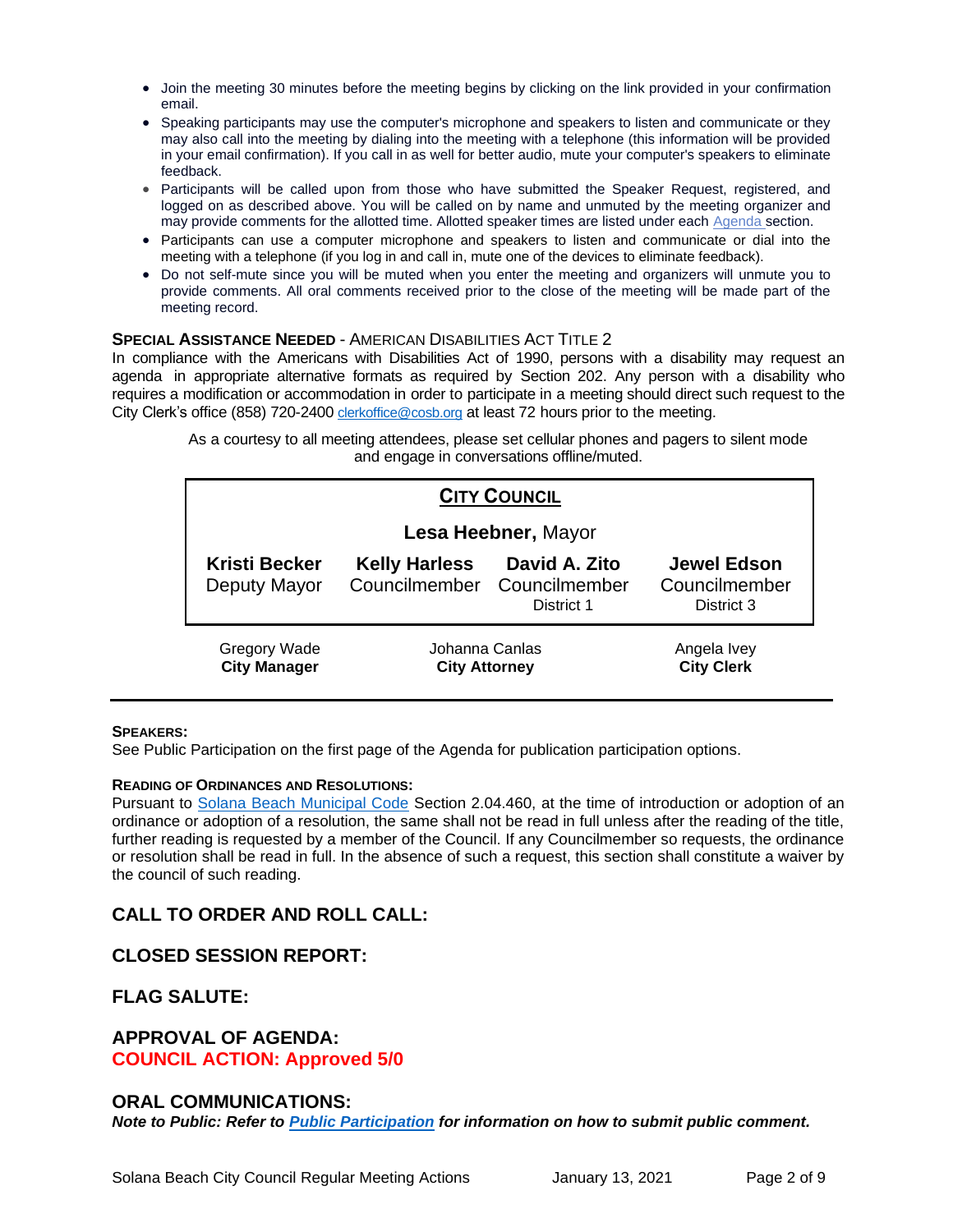This portion of the agenda provides an opportunity for members of the public to address the City Council on items relating to City business and not appearing on today's agenda by having submitted written comments for the record to be filed with the record or by registering to join the virtual meeting online to speak live, per the Public Participation instructions on the Agenda. Comments relating to items on this evening's agenda are taken at the time the items are heard. Pursuant to the Brown Act, no action shall be taken by the City Council on public comment items. Council may refer items to the City Manager for placement on a future agenda. The maximum time allotted for each speaker is THREE MINUTES (SBMC 2.04.190).

#### **COUNCIL COMMUNITY ANNOUNCEMENTS / COMMENTARY:**

*An opportunity for City Council to make brief announcements or report on their activities. These items are not agendized for official City business with no action or substantive discussion.* 

#### **A. CONSENT CALENDAR:** (Action Items) (A.1. - A.8.)

*Note to Public: Refer to Public Participation for information on how to submit public comment.*  Items listed on the Consent Calendar are to be acted in a single action of the City Council unless pulled for discussion.

Any member of the public may address the City Council on an item of concern by submitting written correspondence for the record to be filed with the record or by registering to join the virtual meeting online to speak live, per the Public Participation instructions on the Agenda. The maximum time allotted for each speaker is THREE MINUTES (SBMC 2.04.190).

Those items removed from the Consent Calendar by a member of the Council will be trailed to the end of the agenda, while Consent Calendar items removed by the public will be discussed immediately after approval of the Consent Calendar.

## **A.1. Minutes of the City Council.**

Recommendation: That the City Council

1. Approve the Minutes of the December 9, 2020 City Council meetings. Approved Minutes [http://www.ci.solana-beach.ca.us/index.asp?SEC=F0F1200D-21C6-4A88-8AE1-](http://www.ci.solana-beach.ca.us/index.asp?SEC=F0F1200D-21C6-4A88-8AE1-0BC07C1A81A7&Type=B_BASIC) [0BC07C1A81A7&Type=B\\_BASIC](http://www.ci.solana-beach.ca.us/index.asp?SEC=F0F1200D-21C6-4A88-8AE1-0BC07C1A81A7&Type=B_BASIC) **COUNCIL ACTION: Approved 5/0**

#### **A.2. Register Of Demands.** (File 0300-30)

Recommendation: That the City Council

1. Ratify the list of demands for November 14, 2020 – December 11, 2020.

[Item A.2. Report \(click here\)](https://solanabeach.govoffice3.com/vertical/Sites/%7B840804C2-F869-4904-9AE3-720581350CE7%7D/uploads/Item_A.2._Report_(click_here)_1-13-21_O.pdf) **COUNCIL ACTION: Approved 5/0**

#### **A.3. General Fund Budget Adjustments for Fiscal Year 2020/21.** (File 0330-30)

Recommendation: That the City Council

1. Receive the report listing changes made to the Fiscal Year 2020-2021 General Fund Adopted Budget.

[Item A.3. Report \(click here\)](https://solanabeach.govoffice3.com/vertical/Sites/%7B840804C2-F869-4904-9AE3-720581350CE7%7D/uploads/Item_A.3._Report_(click_here)_1-13-21_O.pdf) **COUNCIL ACTION: Approved 5/0**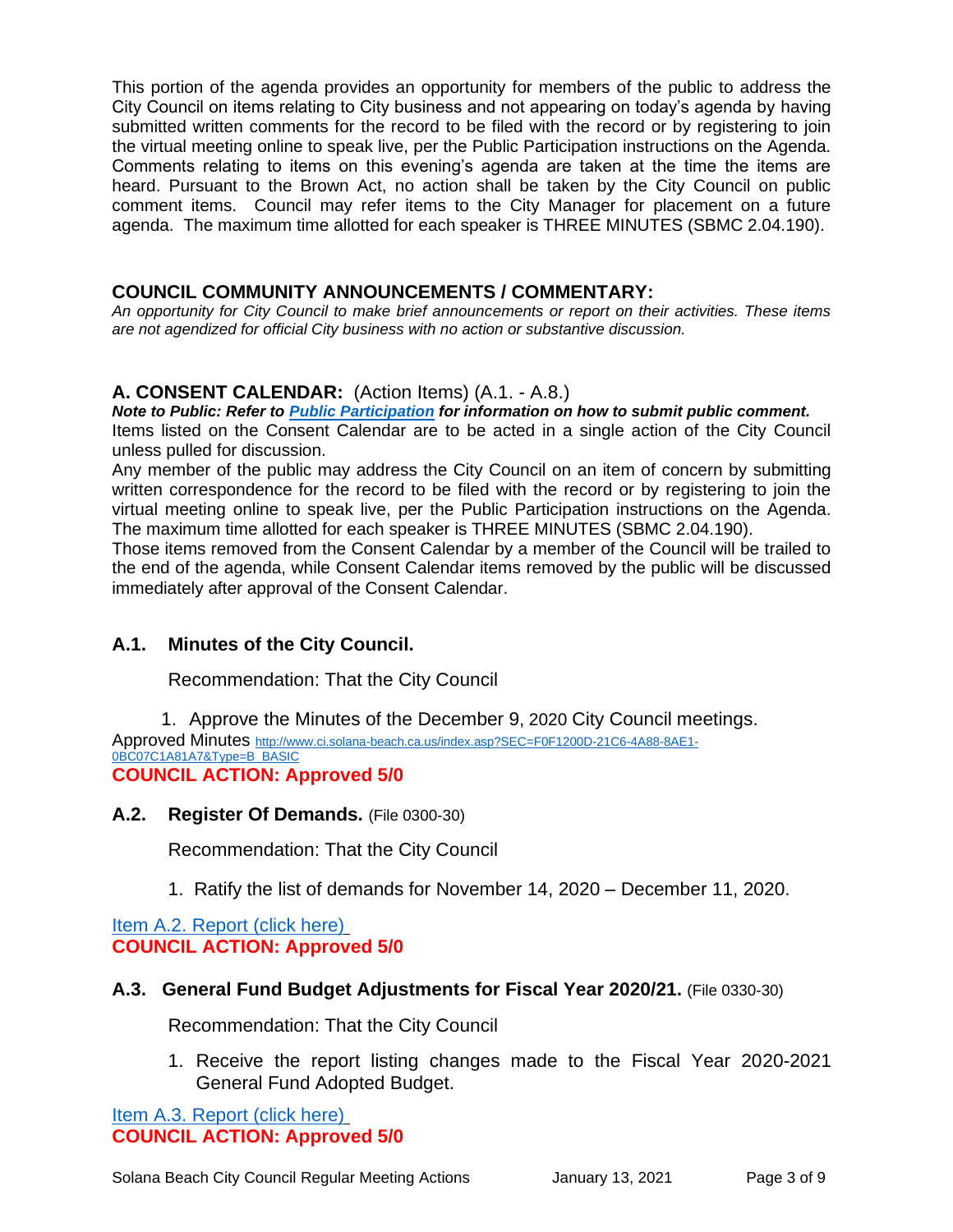## **A.5. Successor Agency Recognized Obligation Payment Schedule (ROPS) 2021- 22 & Administrative Budget.** (File 0115-30)

Recommendation: That the Successor Agency

- 1. Receive the Successor Agency's enforceable obligations payment information and administrative budget for the period July 1, 2021 to June 30, 2022.
- 2. Adopt **Resolution SA-027** approving the SA Administrative Budget for July 1, 2021 to June 30, 2022.
- 3. Adopt **Resolution SA-028** approving the ROPS 21-22 for July 1, 2021 to June 30, 2022.

[Item A.5. Report \(click here\)](https://solanabeach.govoffice3.com/vertical/Sites/%7B840804C2-F869-4904-9AE3-720581350CE7%7D/uploads/Item_A.5._Report_(click_here)_1-13-21_O.pdf) **COUNCIL ACTION: Approved 5/0**

## **A.6. TransNet Funds Transfer.** (File 0390-35)

Recommendation: That the City Council

1. Adopt **Resolution 2021-001** approving the transfer of \$590 of TransNet funds from the Glencrest Street Improvement Project (SANDAG MPO ID SB20) to the Pavement Resurfacing Project (SANDAG MPO ID SB16).

[Item A.6. Report \(click here\)](https://solanabeach.govoffice3.com/vertical/Sites/%7B840804C2-F869-4904-9AE3-720581350CE7%7D/uploads/Item_A.6._Report_(click_here)_1-13-21_O.pdf) **COUNCIL ACTION: Approved 5/0**

## **A.7. State Legislative Advocacy Services.** (File 0480-80)

Recommendation: That the City Council

1. Adopt **Resolution 2021-004** authorizing the City Manager to execute a Professional Services Agreement with Emmanuel Jones & Associates for legislative advocacy services for an amount not to exceed \$62,100.

[Item A.7. Report \(click here\)](https://solanabeach.govoffice3.com/vertical/Sites/%7B840804C2-F869-4904-9AE3-720581350CE7%7D/uploads/Item_A.7._Report_(click_here)_1-13-21_O.pdf) **COUNCIL ACTION: Approved 5/0**

## **A.8. Solana Energy Alliance (SEA) Financial Security Requirement.** (File 1010-45)

Recommendation: That the City Council

1. Ratify the execution of a Letter of Credit as a substitute for the previously approved Deposit Account Control Agreement (Agreement) with River City Bank (RCB) and San Diego Gas & Electric (SDG&E) to comply with California Public Utilities Commission (CPUC) D. 18-05-022 related to the Community Choice Aggregation (CCA) Financial Security Requirement (FSR).

[Item A.8. Report \(click here\)](https://solanabeach.govoffice3.com/vertical/Sites/%7B840804C2-F869-4904-9AE3-720581350CE7%7D/uploads/Item_A.8._Report_(click_here)_1-13-21_O.pdf) **COUNCIL ACTION: Approved 5/0**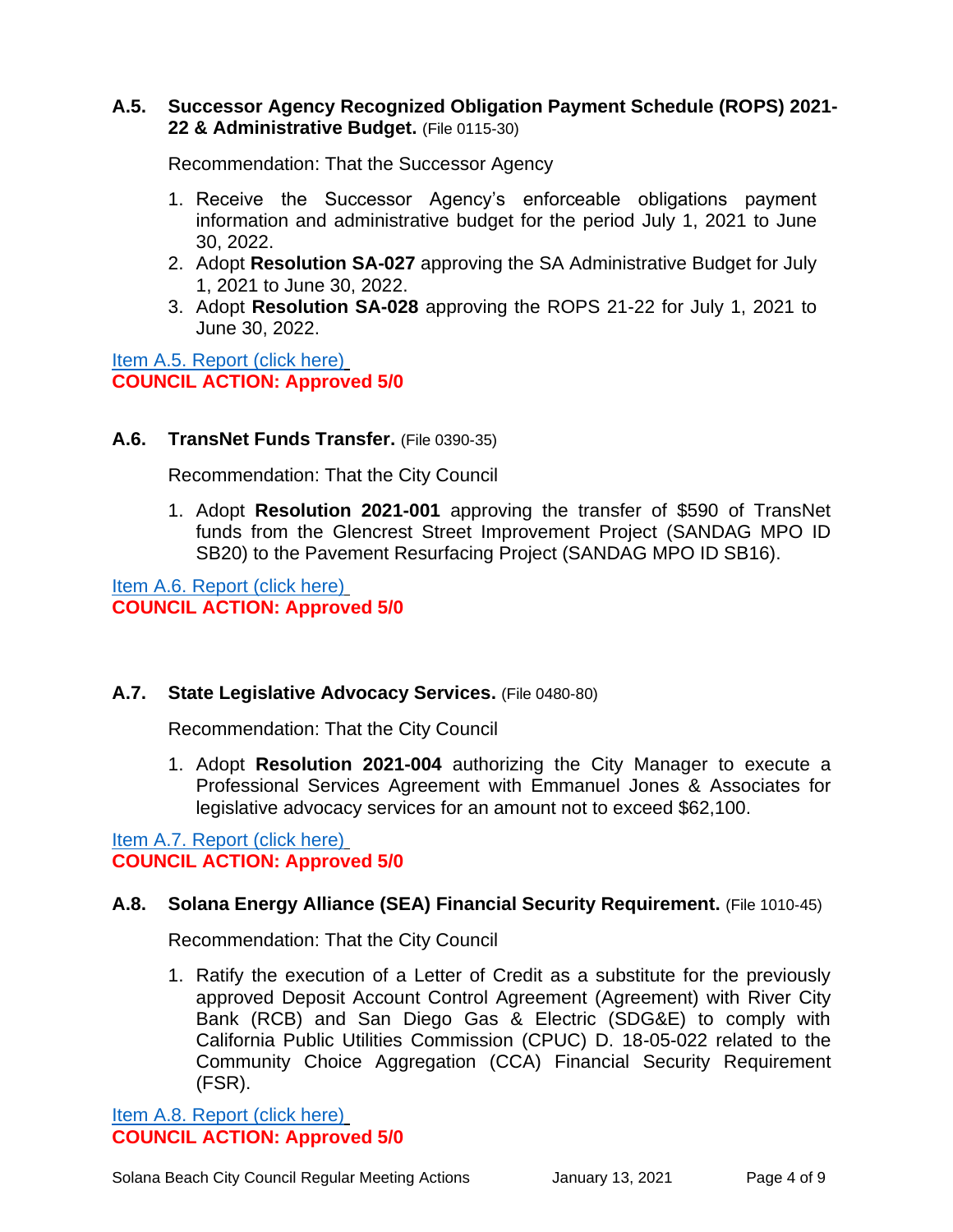#### **A.9. Council Consideration and Potential Adoption of Resolution 2021-008 Regarding Emergency Services' Order 2021-001.** (File 0230-10)

Recommendation: That the City Council

1. Adopt **Resolution 2021-008** confirming City Manager/Director of Emergency Services' Order 2021-001 Suspending Temporary Use Permits during the State Regional Stay At Home Order or County Public Health Order

[Item A.9. Report \(click here\)](https://solanabeach.govoffice3.com/vertical/Sites/%7B840804C2-F869-4904-9AE3-720581350CE7%7D/uploads/Item_A.9._Report_(click_here)_1-13-21_O.pdf)

#### *.* **COUNCIL ACTION: Approved 5/0**

## **B. PUBLIC HEARINGS:** (B.1. – B.2.)

*Note to Public: Refer to Public Participation for information on how to submit public comment.*  Any member of the public may address the City Council on an item of concern by submitting written correspondence for the record to be filed with the record or by registering to join the virtual meeting online to speak live, per the Public Participation instructions on the Agenda. The maximum time allotted for each speaker is THREE MINUTES (SBMC 2.04.190).

An applicant or designee(s) for a private development/business project, for which the public hearing is being held, is allotted a total of fifteen minutes to speak, as per SBMC 2.04.210. A portion of the fifteen minutes may be saved to respond to those who speak in opposition. All other speakers have three minutes each.

After considering all of the evidence, including written materials and oral testimony, the City Council must make a decision supported by findings and the findings must be supported by substantial evidence in the record.

## **B.1. Public Hearing: 622 Glenmont Drive, Applicant: Sanson, Case DRP 20- 002/SDP 20-006.** (File 0600-40)

The proposed project meets the minimum zoning requirements under the SBMC, may be found to be consistent with the General Plan and may be found, as conditioned, to meet the discretionary findings required as discussed in this report to approve a DRP and SDP. Therefore, Staff recommends that the City Council:

- 1. Conduct the Public Hearing: Open the public hearing, Report Council disclosures, Receive public testimony, Close the public hearing.
- 2. Find the project exempt from the California Environmental Quality Act pursuant to Section 15303 of the State CEQA Guidelines; and
- 3. If the City Council makes the requisite findings and approves the project, adopt **Resolution 2021-002** conditionally approving a DRP and SDP to demolish an existing single-family residence, construct a replacement multilevel, single-family residence with a partially subterranean, three-car garage and basement entry area, and perform associated site improvements at 622 Glenmont Drive, Solana Beach.

#### [Item B.1. Report \(click here\)](https://solanabeach.govoffice3.com/vertical/Sites/%7B840804C2-F869-4904-9AE3-720581350CE7%7D/uploads/Item_B.1._Report_(click_here)_1-13-21_O.pdf)

[Item B.1. Supplemental Docs \(Updated 1-13](https://solanabeach.govoffice3.com/vertical/Sites/%7B840804C2-F869-4904-9AE3-720581350CE7%7D/uploads/Item_B.1._Supplemental_Docs_(upd._1-13_at_405pm)_-_O.pdf) at 405pm)

## **COUNCIL ACTION: Approved 5/0 to close the public hearing. COUNCIL ACTION: Approved 5/0**

*Posted Reports & Supplemental Docs contain records up to the cut off time, prior to the start of the meeting, for processing new submittals. The final official record containing handouts, PowerPoints, etc. can be obtained through a Records Request to the City Clerk's Office.*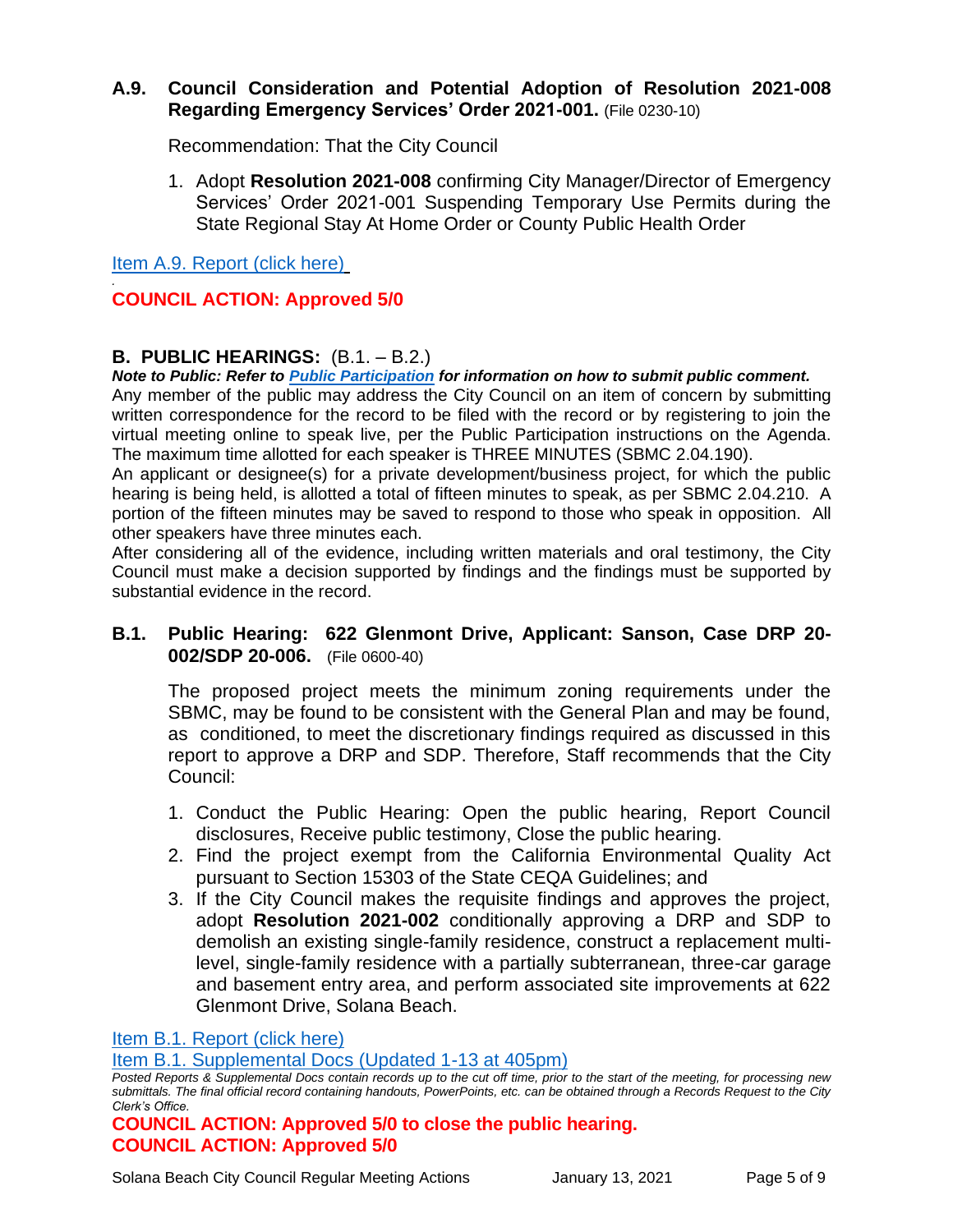## **B.2. Public Hearing: 840 Hernandez Street, Applicant: Pulaski, Case 17-18-13 DRP/SDP.** (File 0600-40)

The proposed project meets the minimum zoning requirements under the SBMC, may be found to be consistent with the General Plan and may be found, as conditioned, to meet the discretionary findings required as discussed in this report to approve a DRP and SDP. Therefore, Staff recommends that the City Council:

- 1. Conduct the Public Hearing: Open the Public Hearing, Report Council Disclosures, Receive Public Testimony, and Close the Public Hearing.
- 2. Find the project exempt from the California Environmental Quality Act pursuant to Section 15303 of the State CEQA Guidelines; and
- 3. If the City Council makes the requisite findings and approves the project, adopt **Resolution 2021-003** conditionally approving a DRP and SDP to demolish an existing one-story, single-family residence and construct a replacement two-story, single-family residence with an attached two-car garage and convert an existing detached accessory structure to an ADU, and perform associated site improvements at 840 Hernandez Street, Solana Beach.

[Item B.2. Report \(click here\)](https://solanabeach.govoffice3.com/vertical/Sites/%7B840804C2-F869-4904-9AE3-720581350CE7%7D/uploads/Item_B.2._Report_(click_here)_1-13-21_O.pdf)

[Item B.2. Supplemental Docs \(Updated](https://solanabeach.govoffice3.com/vertical/Sites/%7B840804C2-F869-4904-9AE3-720581350CE7%7D/uploads/Item_B.2._Supplemental_Docs_(upd._1-13_at_1230pm)_-_O.pdf) 1-13 at 230pm)

*Posted Reports & Supplemental Docs contain records up to the cut off time, prior to the start of the meeting, for processing new submittals. The final official record containing handouts, PowerPoints, etc. can be obtained through a Records Request to the City Clerk's Office.*

## **COUNCIL ACTION: Approved 5/0 to close the public hearing. COUNCIL ACTION: Approved 5/0**

## **C. STAFF REPORTS: (C.1. – C.3.)**

#### *Note to Public: Refer to Public Participation for information on how to submit public comment.*

Any member of the public may address the City Council on an item of concern by submitting written correspondence for the record to be filed with the record or by registering to join the virtual meeting online to speak live, per the Public Participation instructions on the Agenda. The maximum time allotted for each speaker is THREE MINUTES (SBMC 2.04.190).

## **C.1. Clean Energy Alliance (CEA) Product Offerings.** (File 1010-46)

Recommendation: That the City Council

1. Provide input to the CEA Board Representative regarding CEA's Product **Offerings** 

[Item C.1. Report](https://solanabeach.govoffice3.com/vertical/Sites/%7B840804C2-F869-4904-9AE3-720581350CE7%7D/uploads/Item_C.1._Report_(click_here)_1-13-21_O.pdf) (click here)

[Item C.1. Supplemental Docs \(Updated 1-13](https://solanabeach.govoffice3.com/vertical/Sites/%7B840804C2-F869-4904-9AE3-720581350CE7%7D/uploads/Item_C.1._Supplemental_Docs_(upd._1-13_215pm)_-_O.pdf) at 2:30pm)

*Posted Reports & Supplemental Docs contain records up to the cut off time, prior to the start of the meeting, for processing new submittals. The final official record containing handouts, PowerPoints, etc. can be obtained through a Records Request to the City Clerk's Office.*

**Discussion**

**C.2.** This Item # intentionally left blank.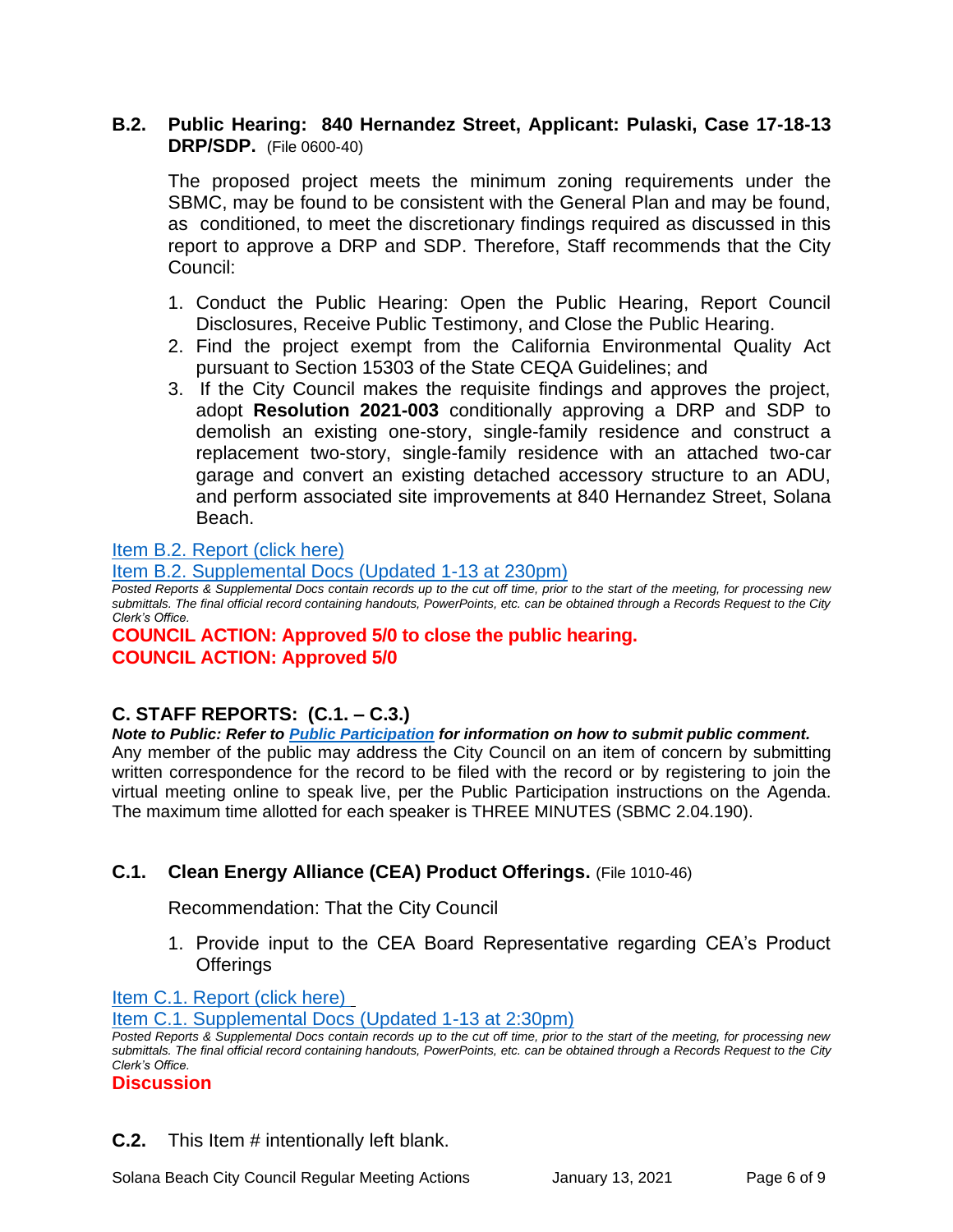## **C.3. Council Boards, Committees, & Commissions Appointments.** (File 0410-05)

Recommendation: That the City Council

- 1. Review the Regional Boards/Commissions/Committees to: a. Determine the City Selection Committee 2021 annual term appointment. b. Make new or re-appointments to all other agencies for new two-year terms.
- 2. Review Council Standing Committees and make appointments for new twoyear terms.

#### [Item C.3. Report \(click here\)](https://solanabeach.govoffice3.com/vertical/Sites/%7B840804C2-F869-4904-9AE3-720581350CE7%7D/uploads/Item_C.3._Report_(click_here)_1-13-21_O.pdf)

## **COUNCIL ACTION: Approved 5/0 to make the following appointments for 2-year terms:**

| <b>Regional Board/Committee/Commission</b>                           | <b>Primary Member(s)</b> | Alternate(s)          |
|----------------------------------------------------------------------|--------------------------|-----------------------|
| <b>City Selection Committee</b>                                      | Heebner                  | Edson                 |
| Clean Energy Alliance (CEA)                                          | <b>Becker</b>            | Zito                  |
| CSA 17 - County Service Area                                         | <b>Harless</b>           | Edson                 |
| Escondido Creek Watershed Alliance (ECWA)                            | Becker / Staff           | no alternate          |
| League Ca. Cities Exec. Committee (SD County division)               | <b>Becker</b>            | <b>Harless</b>        |
| League Ca. Cities Legislative Subcommittee                           | <b>Harless</b>           | <b>Becker</b>         |
| League of Ca. Cities Coastal Cities Group                            | <b>Becker</b>            | <b>Harless</b>        |
| North County Dispatch JPA                                            | <b>Harless</b>           | <b>Becker</b>         |
| North County Transit District                                        | Edson                    | <b>Harless</b>        |
| Regional Solid Waste Assoc. (RSWA)                                   | <b>Harless</b>           | Zito                  |
| <b>SANDAG Board of Directors</b>                                     | Heebner                  | Zito (1st alternate)  |
|                                                                      |                          | Edson (2nd alternate) |
| SANDAG - Shoreline Preservation Working Group                        | <b>Becker</b>            | Zito                  |
| San Dieguito River Valley JPA                                        | <b>Harless</b>           | <b>Becker</b>         |
| San Elijo JPA                                                        | Zito / Becker            | <b>City Manager</b>   |
| 22nd District Agricultural Association Community<br><b>Relations</b> | Heebner / Edson          | n/a                   |

| <b>Council Standing Committees</b>                                | <b>Primary Members</b> |
|-------------------------------------------------------------------|------------------------|
| <b>Business Liaison</b>                                           | Zito / Edson           |
| Fire Department Management Governance & Organizational Evaluation | Edson / Harless        |
| Highway 101/Cedros Avenue Development Committee                   | Heebner / Edson        |
| Parks and Recreation                                              | Zito / Harless         |
| <b>Public Arts</b>                                                | Edson / Heebner        |
| <b>School Relations</b>                                           | Becker / Harless       |
| Solana Beach - Del Mar Relations                                  | Heebner / Edson        |
|                                                                   |                        |

| <b>Council Serving on Citizen Commission</b> | <b>Primary Members</b> |
|----------------------------------------------|------------------------|
| Climate Action Commission                    | Becker / Zito          |

## **A.4. 2021 City Council Meeting Schedule Planning.** (File 0410-05)

Recommendation: That the City Council

1. Review, edit, and/or approve a 2021 anticipated Council Meeting schedule with proposed cancellations and/or additional meetings.

## [Item A.4. Report \(click here\)](https://solanabeach.govoffice3.com/vertical/Sites/%7B840804C2-F869-4904-9AE3-720581350CE7%7D/uploads/Item_A.4._Report_(click_here)_1-13-21_O.pdf) **COUNCIL ACTION: Approved 5/0**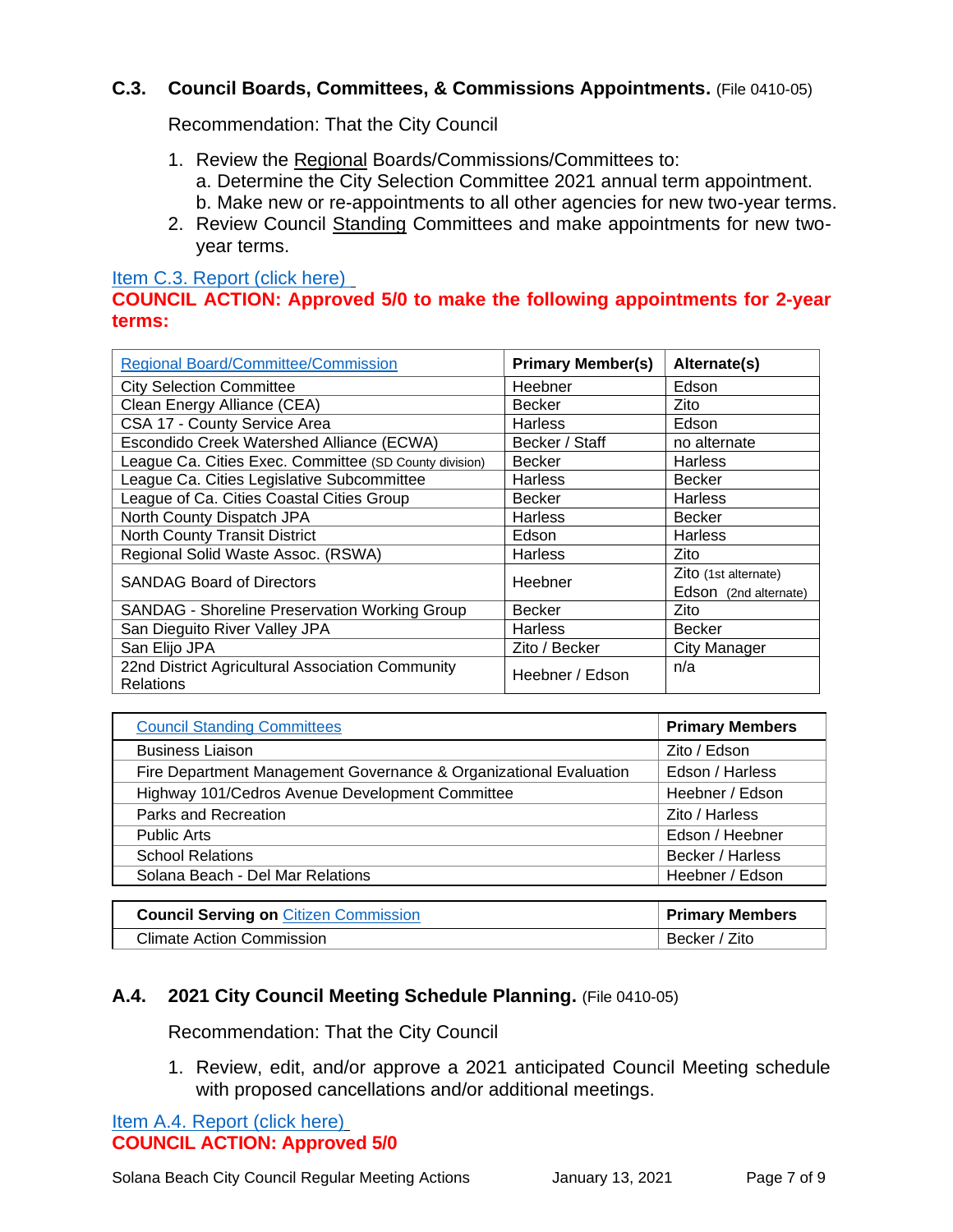## **COMPENSATION & REIMBURSEMENT DISCLOSURE:**

GC: Article 2.3. Compensation: 53232.3. (a) Reimbursable expenses shall include, but not be limited to, meals, lodging, and travel. 53232.3 (d) Members of a legislative body shall provide brief reports on meetings attended at the expense of the local agency "*City*" at the next regular meeting of the legislative body.

## **COUNCIL COMMITTEE REPORTS:** [Council Committees](https://www.ci.solana-beach.ca.us/index.asp?SEC=584E1192-3850-46EA-B977-088AC3E81E0D&Type=B_BASIC)

#### **REGIONAL COMMITTEES: (outside agencies, appointed by this Council)**

- a. City Selection Committee (meets twice a year) Primary-Edson, Alternate-Zito
- b. County Service Area 17: Primary- Harless, Alternate-Edson
- c. Escondido Creek Watershed Authority: Becker /Staff (no alternate).
- d. League of Ca. Cities' San Diego County Executive Committee: Primary-Becker, Alternate-Harless and any subcommittees.
- e. League of Ca. Cities' Local Legislative Committee: Primary-Harless, Alternate-Becker
- f. League of Ca. Cities' Coastal Cities Issues Group (CCIG): Primary-Becker, Alternate-**Harless**
- g. North County Dispatch JPA: Primary-Harless, Alternate-Becker
- h. North County Transit District: Primary-Edson, Alternate-Becker
- i. Regional Solid Waste Association (RSWA): Primary-Hegenauer, Alternate-Becker
- j. SANDAG: Primary-Zito, 1<sup>st</sup> Alternate-Edson, 2<sup>nd</sup> Alternate-Becker, and any subcommittees.
- k. SANDAG Shoreline Preservation Committee: Primary-Hegenauer, Alternate-Zito
- l. San Dieguito River Valley JPA: Primary-Hegenauer, Alternate-Zito
- m. San Elijo JPA: Primary-Zito, Primary-Becker, Alternate-City Manager
- n. 22nd Agricultural District Association Community Relations Committee: Primary-Edson, Primary-Harless

#### **STANDING COMMITTEES: (All Primary Members)** *(Permanent Committees)*

- a. Business Liaison Committee Zito, Edson.
- b. Fire Dept. Management Governance & Organizational Evaluation Harless, Hegenauer
- c. Highway 101 / Cedros Ave. Development Committee Edson, Becker
- d. Parks and Recreation Committee Zito, Harless
- e. Public Arts Committee Edson, Hegenauer
- f. School Relations Committee Hegenauer, Harless
- g. Solana Beach-Del Mar Relations Committee Zito, Edson

## **ADJOURN:**

## *Next Regularly Scheduled Meeting is January 27, 2021*

*Always refer the City's website Event Calendar for Special Meetings or an updated schedule. Or Contact City Hall 858-720-2400 [www.cityofsolanabeach.org](http://www.cityofsolanabeach.org/)*